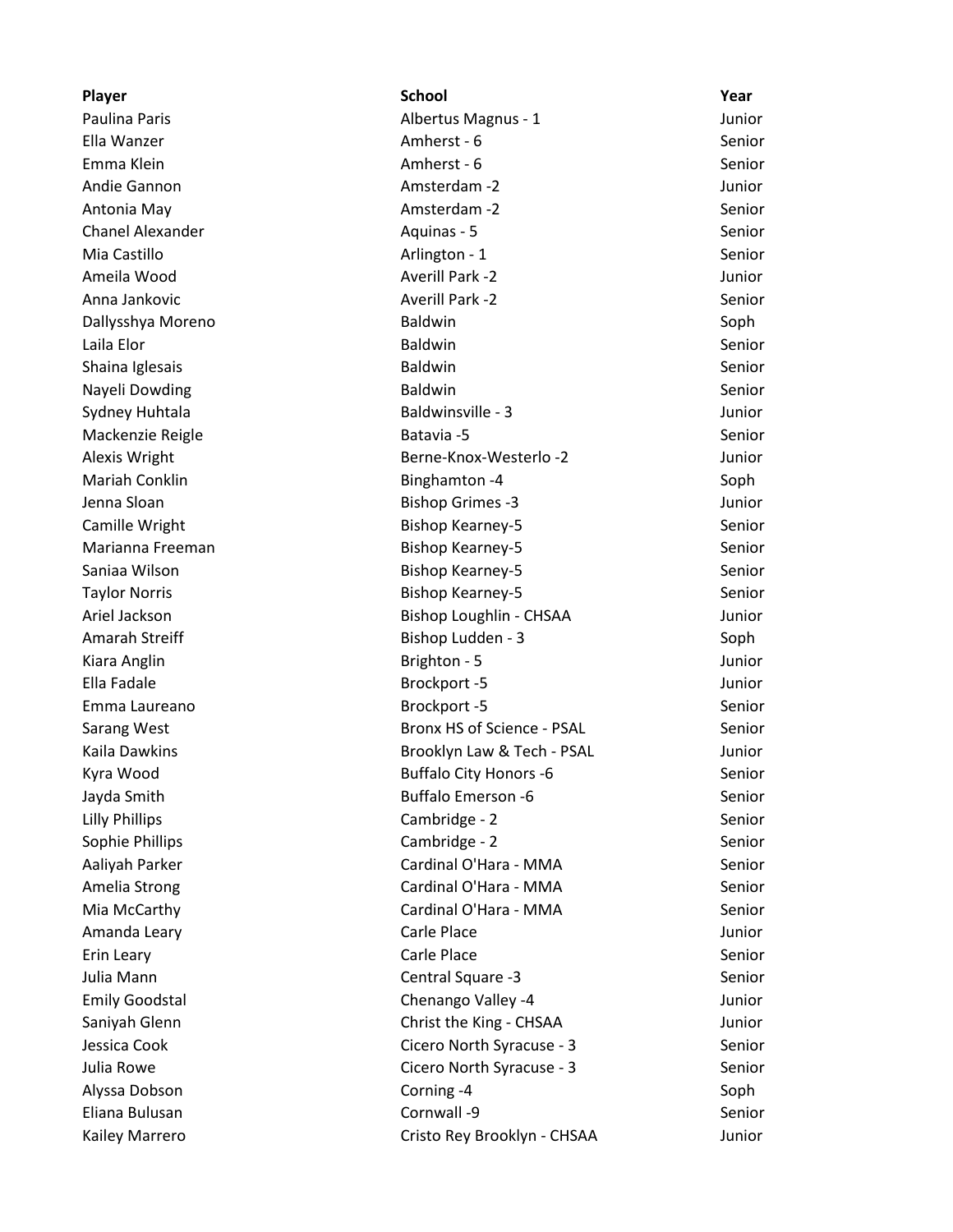Anna Eng Senior Croton-Harmon -1 Senior Senior Mary Ashley Groot **Nation 2018** Dalton - AIS **Senior** Senior Tori DaCosta **National Senior** Dalton - AIS **Senior** Senior Arayana Young National Communication of Dansville-5 National Communication of the Senior Kaylee Krysztof Depew -6 Soph Laycee Drake **Deposit/Hancock 4** Senior Olivia Agunzo **Division** Division **Division** Soph Julia Schwabe Dobbs Ferry -1 Senior Samantha Lewis East Rochester - 5 Junior Jalea Abrams Elmira -4 Soph Megan Fedor Elmira -4 Junior Emmna Shields Emma Willard -2 Junior Ella Meabon **Fairport -5** Soph Lexi Roe Fayetteville-Manlius - 3 Senior Erin Harkins Floral Park Senior Natalie Pence **Fox Lane - 1** Senior **Fox Lane - 1** Senior Khila Morris **Frederick Douglas - PSAL** Junior Miriam Ibezim Gates Chili - 5 Senior Chili - 5 Senior Senior Senior Senior Senior Senior Senior Senior Senior Paris Anthony **Called Anti-Structure Control** Gates Chili - 5 *Junior* Junior Madison Clark Goshen - 9 Junior Clark Goshen - 9 Junior Clark Junior Clark Junior Valencia Fontenelle-Posson Guilderland - 2 Senior Remi Sisselman **Half Hallow Hills East - 11** Senior Claire Strock **Hamburg -6** Soph Soph Lindsay Drozd **National Hastings -1** Senior Hastings -1 Senior Senior Senior Senior Senior Senior Senior Senior Melannie Daley **Melannie Daley For the Contract of the Hastings -1** Senior Senior Riley Weiss **Example 20** Soph Hewlett **Soph** Claire Pikett **Holland -6** Junior Holland -6 Junior Annual Media and Holland -6 Junior Teagan Kamm **Honeoye Falls-Lima 5** Junior Tegan Kaqmm **Honeoye Falls-Lima 5** Junior Carly Scott **Horseheads -4** Junior Jenna Granger North Communications of Horseheads -4 Senior Senior Maddie Johnson **Maddie Johnson** Horseheads -4 Senior Emily Plachta **Huntington** Huntington **Huntington** Huntington Junior **Cortinea Smith Cortinea Smith Hutch Tech 6** Senior Emily McLaughlin **Emily McLaughlin** Senior Communist Communist Communist Communist Communist Communist Communist Communist Communist Communist Communist Communist Communist Communist Communist Communist Communist Communist Grace Thybulle **Internal Community** Controller Irvington -9 Senior Community Community Community Community Community Katie LeBuhn Irvington -9 Junior Kaeli McAenally **Islip** Islip Islip Junior Ava Thomas Ithaca -4 Junior Mia Little Ithaca -4 Soph Momo LaClair **Momo Laclair Jamesville-DeWitt - 3** Senior Kendal Guzyk Johnson City 4 Junior Anna Lee Senior Controller Senior Communication of the Johnstown-2 Senior Senior Kelly Griffin Lindenhurst Junior Kylie Buckley Livonia -5 Soph Lindsay Hogan Locust Valley Junior Kaylene Smikle **Long Island Lutheran - AIS** Junior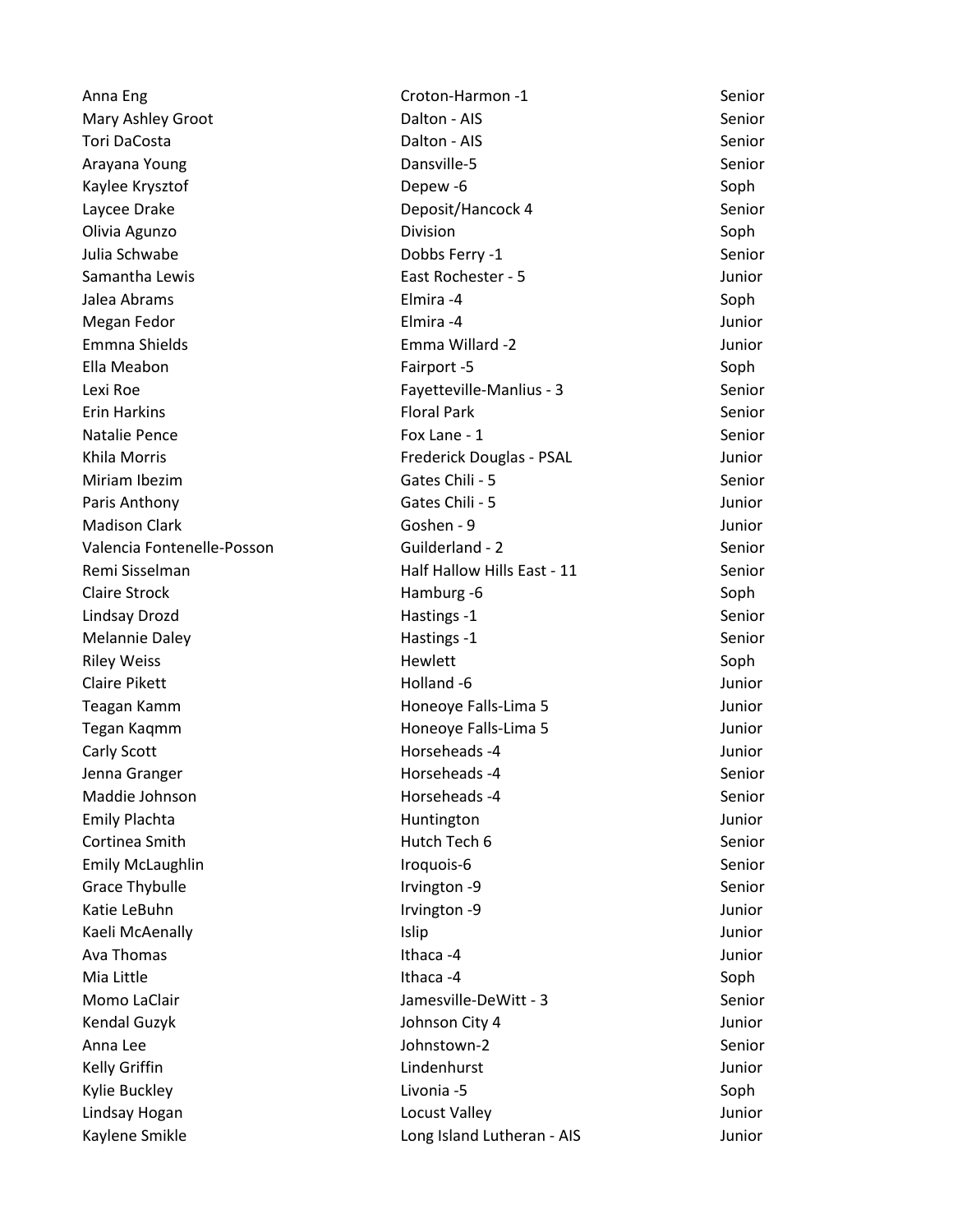Paris Clark Long Island Lutheran - AIS Junior Simona Visockaite **Long Island Lutheran - AIS** Senior Taydra Simpson Longwood Senior Katelyn L'Amoreaux Maine Endwell - 4 Soph Madison Ansari **Malone - 10** Senior Malone - 10 Senior Emma LoPinto Manhasset Senior Hannah Durand Marcellus -3 Senior Kathryn MacLaughlin Marcellus -3 Junior Elizabeth Lofaro Marlboro - 9 Senior Khya Hough Mary Louis Academy - CHSAA Senior Alexa Cirabisi Massapequa Junior Gwenn Sabato Masters School - AIS Junior Jade Campbell Medgar Evers - PSAL Junior Cara Walker North Cara Walker Number 2012 and Midlakes - 5 Senior Senior Jordan Welle Moore Catholic -CHSAA Senior Casey Campo **Mount Sinai** Mount Sinai **Casey Campo Casey Campo Casey Campo Casey** Campo Casey Campo Casey Campo Casey Campo Casey Casey Casey Casey Casey Casey Casey Casey Casey Casey Casey Casey Casey Casey Casey Casey Ca Reyna Scott **Nazareth -CHSAA** Mazareth -CHSAA Junior Sydney Gomes New Dorp - PSAL New Dorp - PSAL Junior Kaia Henderson New Hartford -3 Junior Ruby Santos **New Paltz -9** Alex Paltz -9 Junior Mackenna Nechwedowich Newark Valley -4 Newark Valley -4 Olivia Olsen Niskayuna - 2 Senior Abby Racine **Northeastern Clinton -7** Senior Sophia Yearwood **Northport Northport Northport 1986** 101 Emily Evans Norwich -4 **Norwich -4** Junior Margaret Dougher Norwich -4 Norwich -4 Junior Marie Cari **Notre Dame School - CHSAA** Senior Sydney Lusher **Symbol Coneida - 3** Senior Coneida - 3 Senior Coneida - 3 Senior Coneida - 3 Senior Coneida - 3 Senior Angeline McGraw Oneonta -4 Junior Anika Buzzy Oneonta -4 Senior Ava Eichler Oneonta -4 Senior Ava Learn **Container Container Container Container Container Container Container Container Container Container** Senior Katie Whitaker **Charlotte Cour Lady of Mercy -5** Senior Evee Coleman Owego-4 Senior Serene Calderon and Communication Communication Pembroke -5 Senior Senior Senior Anaya Coleman Pittsford Mendon - 5 Junior Danielle Strauf Pittsford Mendon - 5 Junior Lexi Green Pittsford Mendon - 5 Senior Charlotte Cavalier **Senior** Plainedge **Senior** Plainedge Senior Emily Tierney **Senior** Plainedge **Senior** Plainedge **Senior** Senior Eva DeChent **Putnam Valley -1** Soph Putnam Valley -1 Isabella Wilbur Red Creek -5 Senior Morgan Tompkins **Morgan Tompkins Red Hook - 9** Junior Makayla McCorker The Core Rochester East - 5 Senior Rochester East - 5 Shariona Blocker **Rochester East - 5** Senior Amanda Latkany and Communication of the Rye - 1 Senior Senior Senior Senior Senior Mackenzie Szlosek Sachem East Sachem East Senior Senior